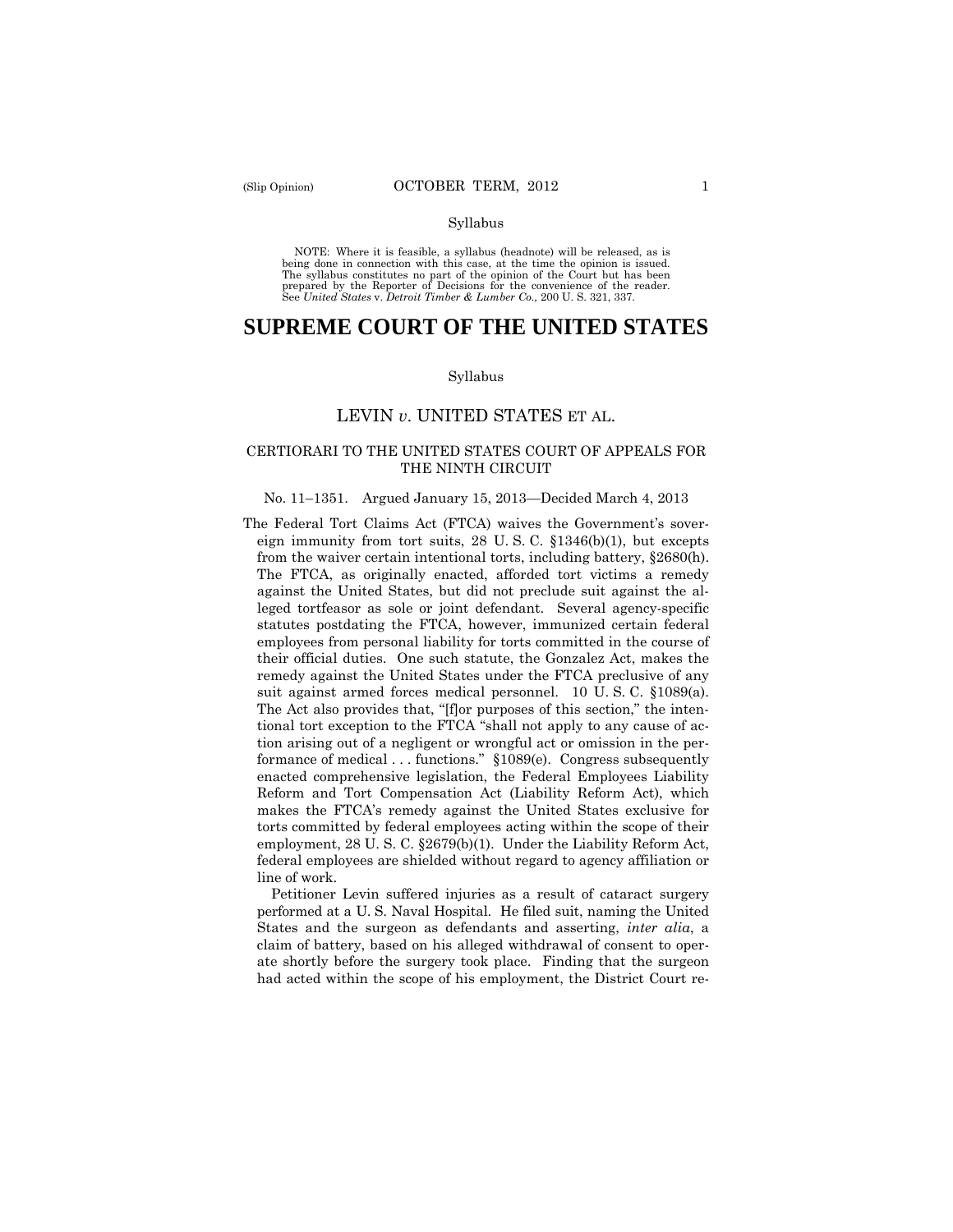#### Syllabus

leased him and substituted the United States as sole defendant. The Government moved to dismiss the battery claim, relying on the FTCA's intentional tort exception. Levin countered that the Gonzalez Act, in particular, §1089(e), renders that exception inapplicable when a plaintiff alleges medical battery by a military physician. The District Court granted the Government's motion to dismiss. Affirming, the Ninth Circuit concluded that §1089(e) served only to buttress the immunity from personal liability granted military medical personnel in §1089(a), and did not negate the FTCA's intentional tort exception.

*Held*: The Gonzalez Act direction in §1089(e) abrogates the FTCA's intentional tort exception and therefore permits Levin's suit against the United States alleging medical battery by a Navy doctor acting within the scope of his employment. Pp. 8–15.

(a) To determine whether the Government's immunity is waived for batteries, the Court looks to §1089(e)'s language, "giving the 'words used' their 'ordinary meaning.' " *Moskal* v. *United States*, 498 U. S. 103, 108. Levin claims that the operative clause of §1089(e), which provides that the FTCA's intentional tort exception "shall not apply" to medical malpractice claims, is qualified by the provision's introductory clause "[f]or purposes of this section," which confines the operative clause to claims alleging malpractice by personnel in the armed forces and the other agencies specified in the Gonzalez Act. The Government, in contrast, argues that §1089(e)'s introductory clause instructs courts to pretend, "[f]or purposes of" the Gonzalez Act, that §2680(h) does not secure the Government against liability for intentional torts, including battery, even though §2680(h) does provide that shelter. The choice between the parties' dueling constructions is not a difficult one. Section 1089(e)'s operative clause states, in no uncertain terms, that the FTCA's intentional tort exception, §2680(h), "shall not apply," and §1089(e)'s introductory clause confines the abrogation of §2680(h) to medical personnel employed by the agencies listed in the Gonzalez Act. Had Congress wanted to adopt the Government's counterfactual interpretation, it could have used more precise language, as it did in §1089(c), a subsection adjacent to §1089(e). Pp. 8–11.

(b) Under the Government's interpretation of §1089(e), the Liability Reform Act would displace much of the Gonzalez Act. That reading conflicts with the view the Government stated in *United States* v. *Smith*, 499 U. S. 160. There, the question was whether a person injured abroad due to a military doctor's negligence may seek compensation from the doctor in a U. S. court, for the FTCA gave them no recourse against the Government on a "claim arising in a foreign country," 28 U. S. C. §2680(k). In arguing that such persons also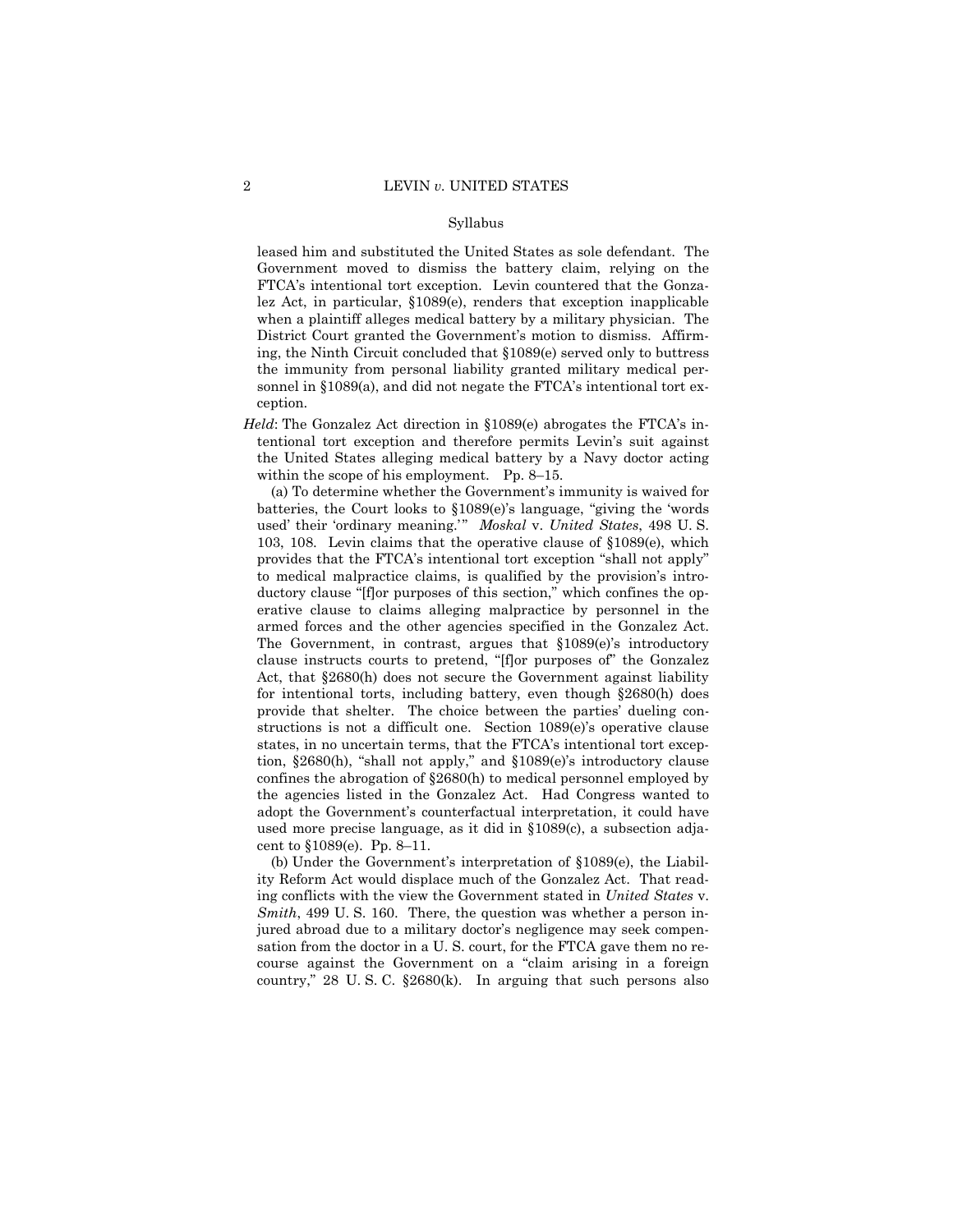### Syllabus

lacked recourse to a suit against the doctor, the Government contended that the Liability Reform Act made "[t]he remedy against the United States" under the FTCA "exclusive." §2679(b)(1). This interpretation, the Government argued, would not override the Gonzalez Act, which would continue to serve two important functions: Title 10 U. S. C. §1089(f)(1) would authorize indemnification of individual military doctors sued abroad where foreign law might govern; and the Gonzalez Act would allow an FTCA suit against the United States if the doctor performed a procedure to which the plaintiff did not consent. Adopting the Government's construction, the Court held that §2679(b)(1) grants all federal employees, including medical personnel, immunity for acts within the scope of their employment, even when the FTCA provides no remedy against the United States. 499 U. S., at 166. Under the Government's current reading of §1089(e), the Liability Reform Act overrides the Gonzalez Act except in the atypical circumstances in which indemnification of the doctor under §1089(f)(1) remains possible, while under Levin's reading, the Gonzalez Act does just what the Government said it did in *Smith*. Pp. 11– 13.

(c) The Government attempts to inject ambiguity into §1089(e) by claiming that 38 U. S. C. §7316, a parallel statute that confers immunity on medical personnel of the Department of Veterans Affairs, expresses Congress' intent to abrogate §2680(h) with the unmistakable clarity the Gonzalez Act lacks. But this Court sees nothing dispositively different about the wording of the two provisions, and neither did the Government when it argued in the District Court that §1089(e) and §7316(f) are functionally indistinguishable. Pp. 13–14.

663 F. 3d 1059, reversed and remanded.

GINSBURG, J., delivered the opinion of the Court, which was unanimous except insofar as SCALIA, J., did not join footnotes 6 and 7.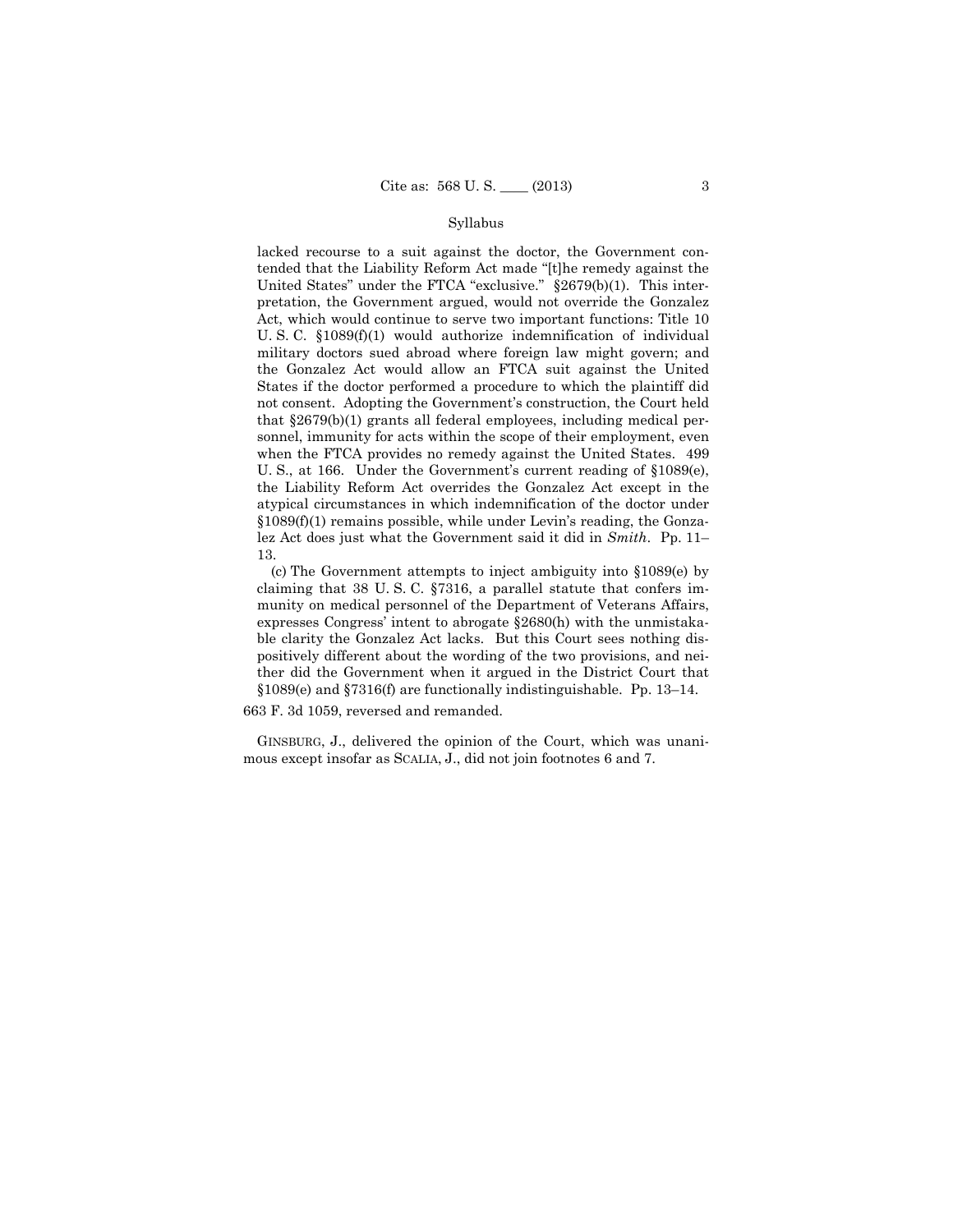preliminary print of the United States Reports. Readers are requested to notify the Reporter of Decisions, Supreme Court of the United States, Wash- ington, D. C. 20543, of any typographical or other formal errors, in order that corrections may be made before the preliminary print goes to press. NOTICE: This opinion is subject to formal revision before publication in the

### $\frac{1}{2}$  ,  $\frac{1}{2}$  ,  $\frac{1}{2}$  ,  $\frac{1}{2}$  ,  $\frac{1}{2}$  ,  $\frac{1}{2}$  ,  $\frac{1}{2}$ **SUPREME COURT OF THE UNITED STATES**

#### $\frac{1}{2}$  ,  $\frac{1}{2}$  ,  $\frac{1}{2}$  ,  $\frac{1}{2}$  ,  $\frac{1}{2}$  ,  $\frac{1}{2}$ No. 11–1351

# STEVEN ALAN LEVIN, PETITIONER *v.* UNITED STATES ET AL.

## ON WRIT OF CERTIORARI TO THE UNITED STATES COURT OF APPEALS FOR THE NINTH CIRCUIT

#### [March 4, 2013]

# JUSTICE GINSBURG delivered the opinion of the Court.\*

 certain intentional torts, including battery, §2680(h). Petitioner Steven Alan Levin, a veteran, suffered injuries as a result of cataract surgery performed at the U. S. Naval Hospital in Guam. He asserts that, just prior to the operation, concern about equipment in the operating room led him to withdraw his consent to the surgery. Seeking compensation from the United States, Levin sued under the Federal Tort Claims Act (FTCA), 28 U. S. C. §§1346(b), 2671–2680, which waives the Government's sovereign immunity from tort suits, but excepts from the waiver Levin relied on the Gonzalez Act, 10 U. S. C. §1089, which makes the remedy against the United States under the FTCA preclusive of any suit against armed forces medical personnel, §1089(a). In the provision at issue in this case, §1089(e), the Gonzalez Act declares that, "[f]or purposes of" the Act, the intentional tort exception to the FTCA "shall not apply to any cause of action arising out of a negligent or wrongful act or omission in the performance of medical . . . functions."

<sup>\*</sup> JUSTICE SCALIA joins this opinion, except as to footnotes 6 and 7.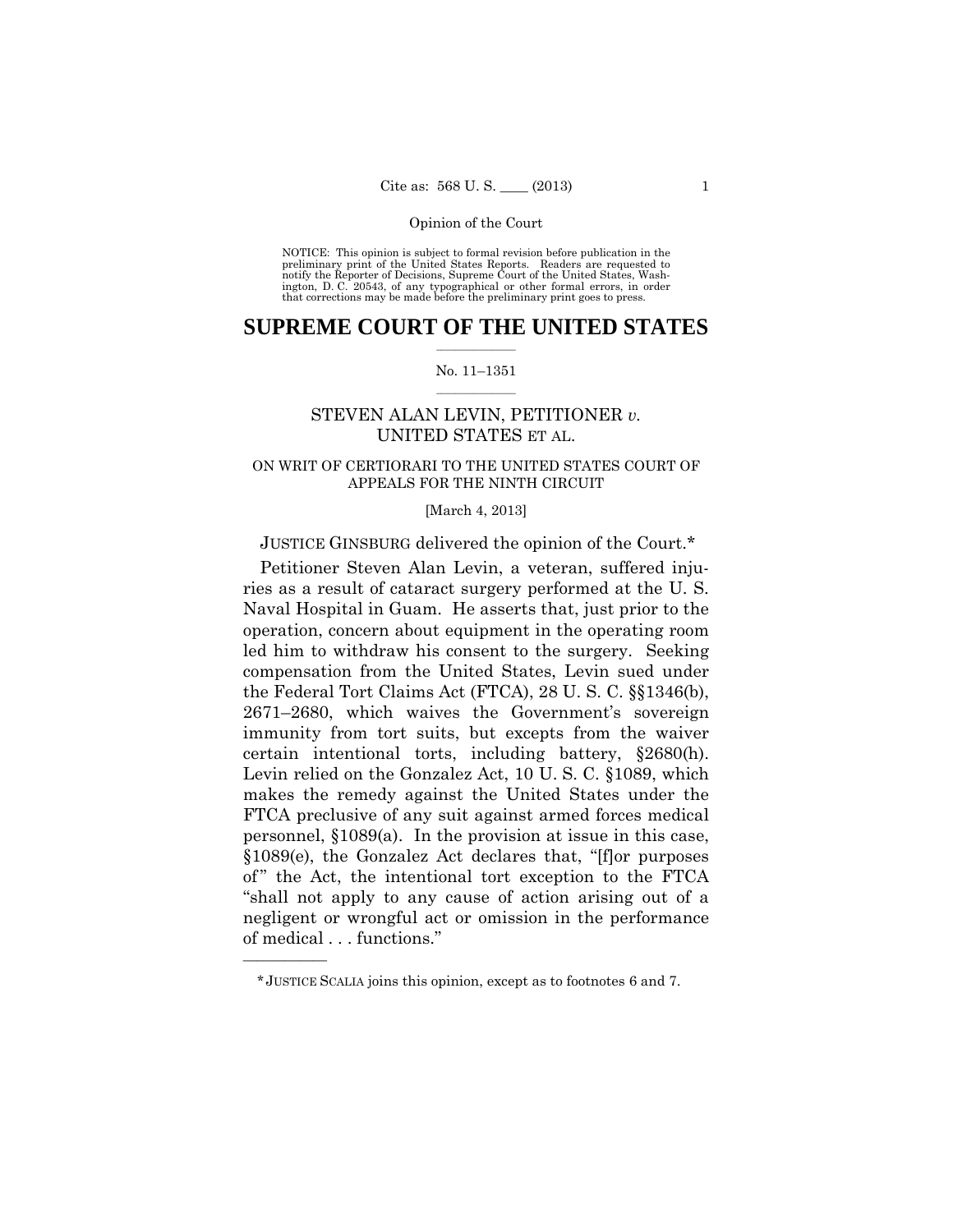#### 2 LEVIN *v.* UNITED STATES

#### Opinion of the Court

The Government reads §1089(e) simply to shore up §1089(a)'s immunization of medical personnel against tort liability. Levin, in contrast, reads §1089(e) to establish his right to bring a claim of medical battery against the United States under the FTCA without encountering the intentional tort exception. The U. S. District Court for the District of Guam, affirmed by the Ninth Circuit, dismissed Levin's battery claim based on the reading of the Gonzalez Act proffered by the Government. We find the Government's reading strained, and Levin's, far more compatible with the text and purpose of the federal legislation. We therefore reverse the Ninth Circuit's judgment.

> I A

The FTCA, enacted in 1946, "was designed primarily to remove the sovereign immunity of the United States from suits in tort." *Richards* v. *United States*, 369 U. S. 1, 6 (1962). The Act gives federal district courts exclusive jurisdiction over claims against the United States for "injury or loss of property, or personal injury or death caused by the negligent or wrongful act or omission" of federal employees acting within the scope of their employment. 28 U. S. C. §1346(b)(1). Substantively, the FTCA makes the United States liable "to the same extent as a private individual under like circumstances," §2674, under the law of the place where the tort occurred,  $$1346(b)(1)$ , subject to enumerated exceptions to the immunity waiver,  $\S$  $2680$ (a)–(n). The exception relevant in this case is §2680(h), which, *inter alia*, preserves the Government's immunity from suit on "[a]ny claim arising out of . . . battery." We have referred to §2680(h) as the "intentional tort exception." *E.g.*, *United States* v. *Shearer*, 473 U. S. 52, 54 (1985).1

<sup>&</sup>lt;sup>1</sup>This shorthand description is not entirely accurate. Section 2680(h)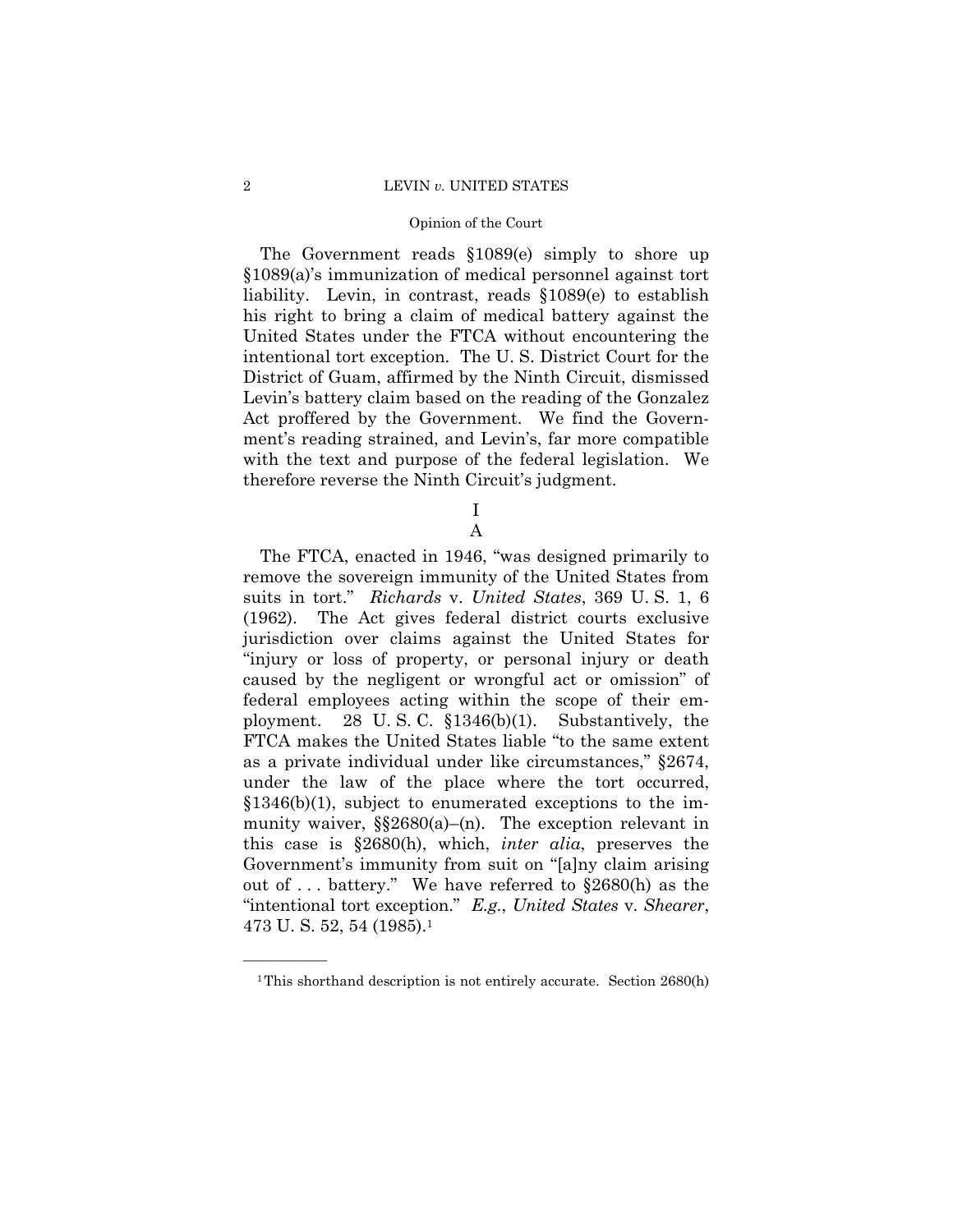Originally, the FTCA afforded tort victims a remedy against the United States, but did not preclude lawsuits against individual tortfeasors. See *Henderson* v. *Bluemink*, 511 F. 2d 399, 404 (CADC 1974). Judgment against the United States in an FTCA action would bar a subsequent action against the federal employee whose conduct gave rise to the claim, 28 U. S. C. §2676, but plaintiffs were not obliged to proceed exclusively against the Government. They could sue as sole or joint defendants federal employees alleged to have acted tortiously in the course of performing their official duties.

In time, Congress enacted a series of agency-specific statutes designed to shield precisely drawn classes of employees from the threat of personal liability. *United States* v. *Smith*, 499 U. S. 160, 170 (1991). One such measure was the Medical Malpractice Immunity Act, 90 Stat. 1985, 10 U. S. C. §1089, passed in 1976 and commonly known as the Gonzalez Act.<sup>2</sup> That Act, controlling in

 conversion and trespass, and it encompasses certain torts, *e.g.*, misrepdoes not remove from the FTCA's waiver all intentional torts, *e.g.*, resentation, that may arise out of negligent conduct. See *United States*  v. *Neustadt*, 366 U. S. 696, 702 (1961). <sup>2</sup>The agency-specific statutes were patterned on the Federal Drivers

 Act, 75 Stat. 539, 28 U. S. C. §§2679(b)–(e) (1970 ed.), passed in 1961 and amended in 1988 by Pub. L. 100–694, §5(b), 102 Stat. 4564. The Drivers Act made an action against the United States under the FTCA the "exclusive" remedy for "personal injury . . . resulting from the operation by any employee of the Government of any motor vehicle while acting within the scope of his office or employment." §2679(b). Statutes conferring immunity on medical personnel of the Department of Veterans Affairs, 79 Stat. 1156, 38 U. S. C. §4116 (1970 ed.), now codified at 38 U. S. C. §7316 (2006 ed.), and the Public Health Service, 84 Stat. 1870, 42 U. S. C. §233 (2006 ed.), followed in 1965 and 1970, respectively. In 1976, in addition to the Gonzalez Act, Congress enacted a statute immunizing medical personnel of the National Aeronautics and Space Administration, 90 Stat. 1988, 42 U. S. C. §2458a (1982 ed.), now codified at 51 U. S. C. §20137 (2006 ed., Supp. IV). And in 1980, it enacted a personal immunity statute covering medical personnel of the Department of State, 94 Stat. 2155, 22 U. S. C. §2702 (2006 ed.).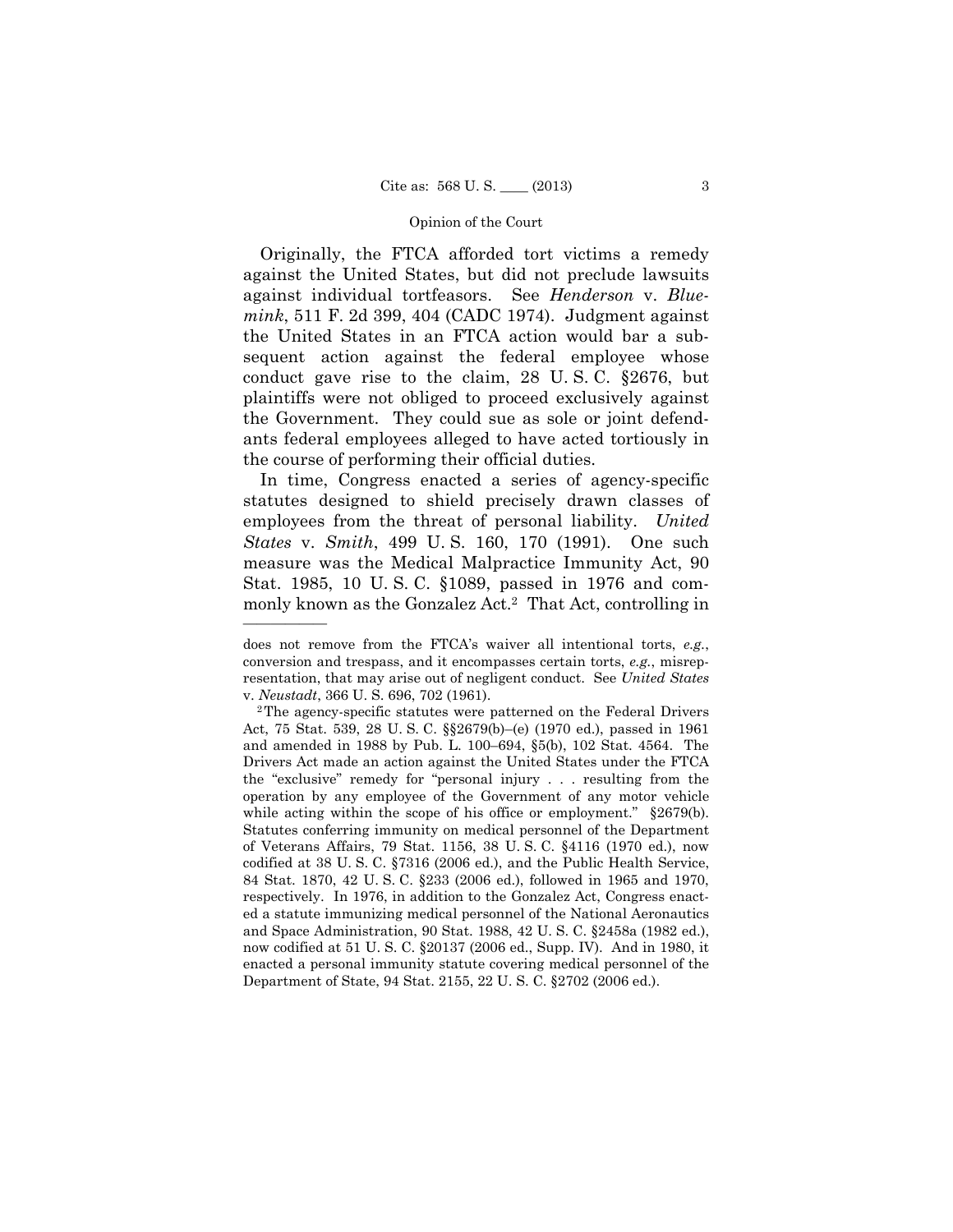this case, makes claims against the United States under the FTCA the "exclusive" remedy for injuries resulting from malpractice committed by medical personnel of the armed forces and other specified agencies. 10 U. S. C.  $$1089(a).<sup>3</sup>$ 

A subsection of the Gonzalez Act key to the issue before us, §1089(e), refers to the FTCA's intentional tort exception. It provides: "For purposes of this section, the provisions of section 2680(h) of title 28 shall not apply to any cause of action arising out of a negligent or wrongful act or omission in the performance of medical, dental, or related health care functions." Section 1089(e) was patterned on a provision in a statute, enacted six years earlier, that conferred immunity on medical personnel of the Public Health Service. See 84 Stat. 1870, 42 U. S. C. §233(e) (1976 ed.) ("For purposes of this section, the provisions of [§2680(h)] shall not apply to assault or battery arising out of negligence in the performance of medical . . . func-

 ${}^{3}$ In full,  $$1089(a)$  reads:

<sup>&</sup>quot;The remedy against the United States provided by sections 1346(b) and 2672 of title 28 for damages for personal injury, including death, caused by the negligent or wrongful act or omission of any physician, dentist, nurse, pharmacist, or paramedical or other supporting personnel (including medical and dental technicians, nursing assistants, and therapists) of the armed forces, the National Guard while engaged in training or duty under section 316, 502, 503, 504, or 505 of title 32, the Department of Defense, the Armed Forces Retirement Home, or the Central Intelligence Agency in the performance of medical, dental, or related health care functions (including clinical studies and investigations) while acting within the scope of his duties or employment therein or therefor shall hereafter be exclusive of any other civil action or proceeding by reason of the same subject matter against such physician, dentist, nurse, pharmacist, or paramedical or other supporting personnel (or the estate of such person) whose act or omission gave rise to such action or proceeding. This subsection shall also apply if the physician, dentist, nurse, pharmacist, or paramedical or other supporting personnel (or the estate of such person) involved is serving under a personal services contract entered into under section 1091 of this title."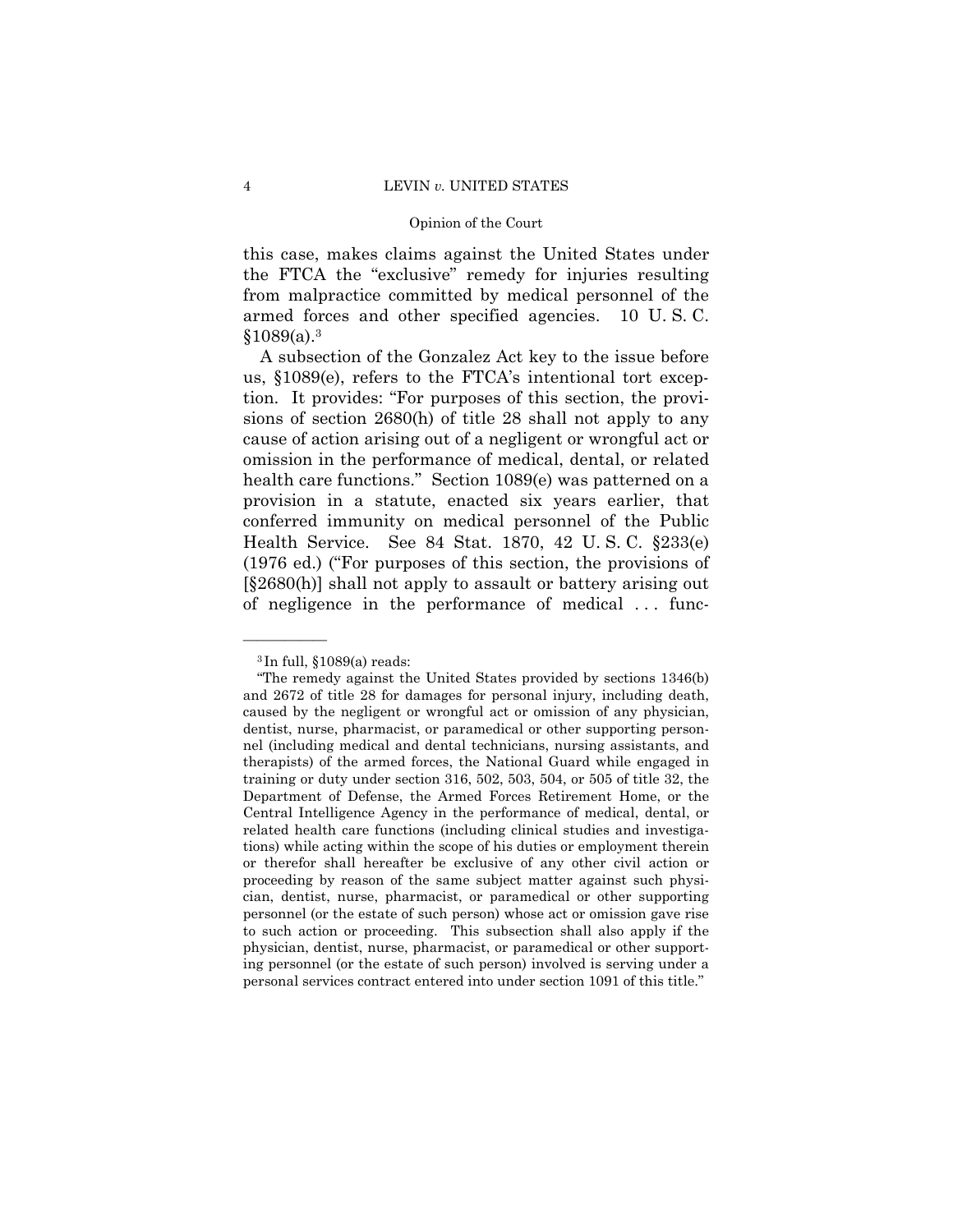tions."). Targeted immunity statutes enacted around the same time as the Gonzalez Act similarly shielded medical personnel employed by specific agencies. See *supra*, at 3, n. 2. Each such measure contained a provision resembling  $§1089(e)$ . See 22 U.S.C.  $§2702(e)$  ("For purposes of this section, the provisions of  $\S2680(h)$ , shall not apply to any tort enumerated therein arising out of negligence in the furnishing of medical care or related services."); 38 U. S. C. §7316(f) ("The exception provided in [§2680(h)] shall not apply to any claim arising out of a negligent or wrongful act or omission of any person described in subsection (a) in furnishing medical care or treatment ... while in the exercise of such person's duties in or for the Administration."); 51 U. S. C. §20137(e) ("For purposes of this section, the provisions of [§2680(h)] shall not apply to any cause of action arising out of a negligent or wrongful act or omission in the performance of medical ... functions.").

In 1988, departing from the above-described agencyspecific approach, Congress enacted comprehensive legislation titled the Federal Employees Liability Reform and Tort Compensation Act (Liability Reform Act), 102 Stat. 4563, and often called the Westfall Act. This embracive measure makes the remedy against the United States under the FTCA exclusive for torts committed by federal employees acting within the scope of their employment, 28 U. S. C. §2679(b)(1). Shielding all federal employees from personal liability without regard to agency affiliation or line of work, the personal immunity provision of the Liability Reform Act tracks the text of §1089(a). The comprehensive enactment, however, did not repeal the Gonzalez Act, *Smith*, 499 U. S., at 172, or, presumably, any of the other laws covering medical personnel employed at particular agencies. Unlike the Gonzalez Act and kindred statutes, the Liability Reform Act does not reference, as §1089(e) does, the FTCA's intentional tort exception, 28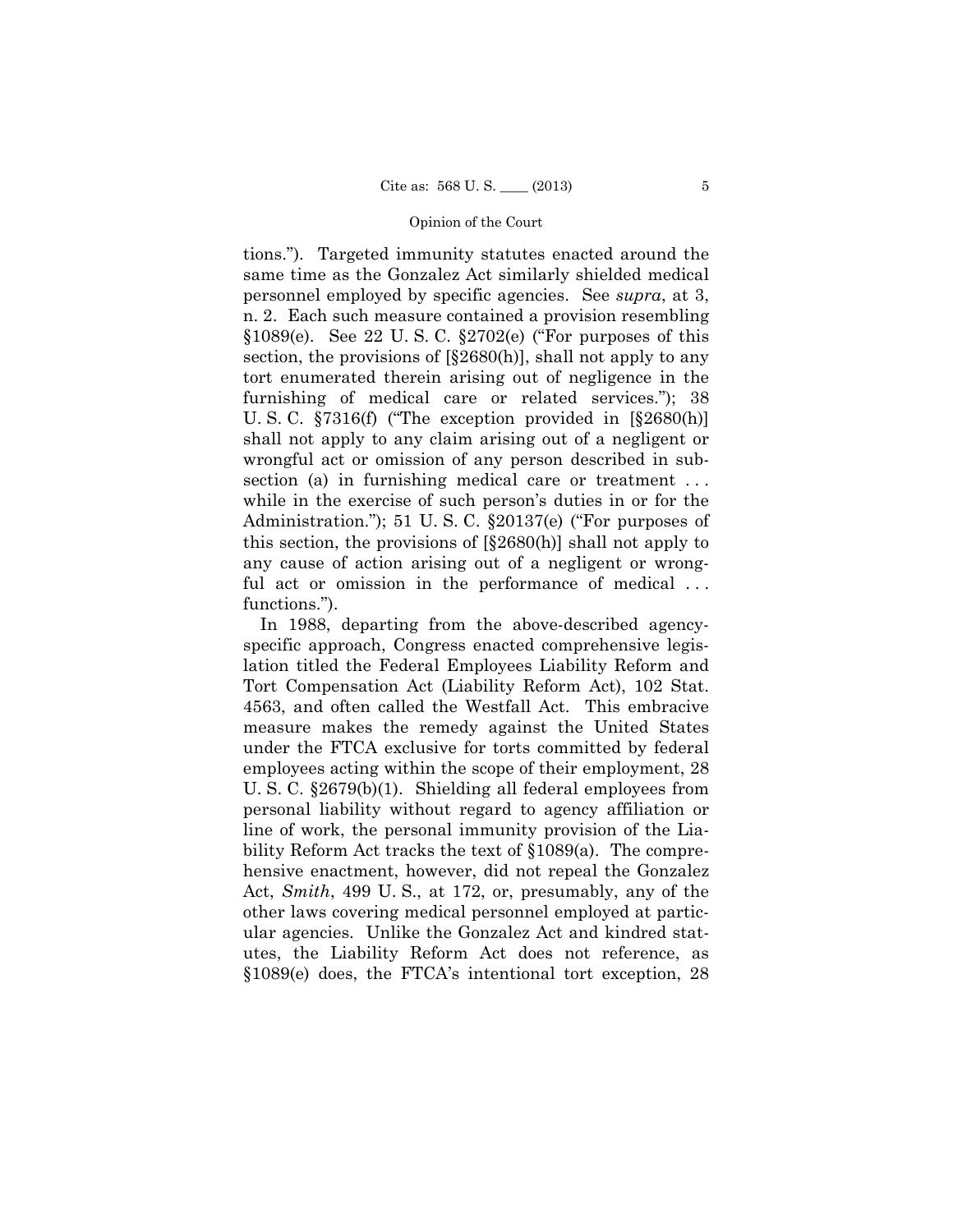U. S. C. §2680(h).

## B

The petitioner, Steven Alan Levin, a veteran, was diagnosed with a cataract in his right eye. He sought treatment at the United States Naval Hospital in Guam and was evaluated by Lieutenant Commander Frank Bishop, M. D., an ophthalmologist serving in the U. S. Navy. Dr. Bishop recommended that Levin undergo "phacoemulsification with intraocular lens placement," a surgical procedure involving extraction of the cataract and insertion of an artificial replacement lens. Levin signed forms consenting to the operation, which took place on March 12, 2003. Shortly before the surgery began, Levin alleges, he orally withdrew his consent twice, but Dr. Bishop conducted the operation nevertheless. Due to complications occurring while the surgery was underway, Levin developed corneal edema, a condition that left him with diminished eyesight, discomfort, problems with glare and depth-offield vision, and in need of ongoing medical treatment.

Levin sought compensation for the untoward results of the surgery. After exhausting administrative remedies, he commenced a civil action in the U. S. District Court for the District of Guam. Naming the United States and Dr. Bishop as defendants, Levin asserted claims of battery, based on his alleged withdrawal of consent to the surgery, and negligence, based on alleged flaws in Dr. Bishop's performance of the operation. Accepting the Government's representation that Dr. Bishop was acting within the scope of his employment while performing the surgery, the District Court granted the Government's motion to release Dr. Bishop and substitute the United States as sole defendant. When Levin failed to produce expert testimony in support of his negligence allegations, the court granted the Government's motion for summary judgment on that claim.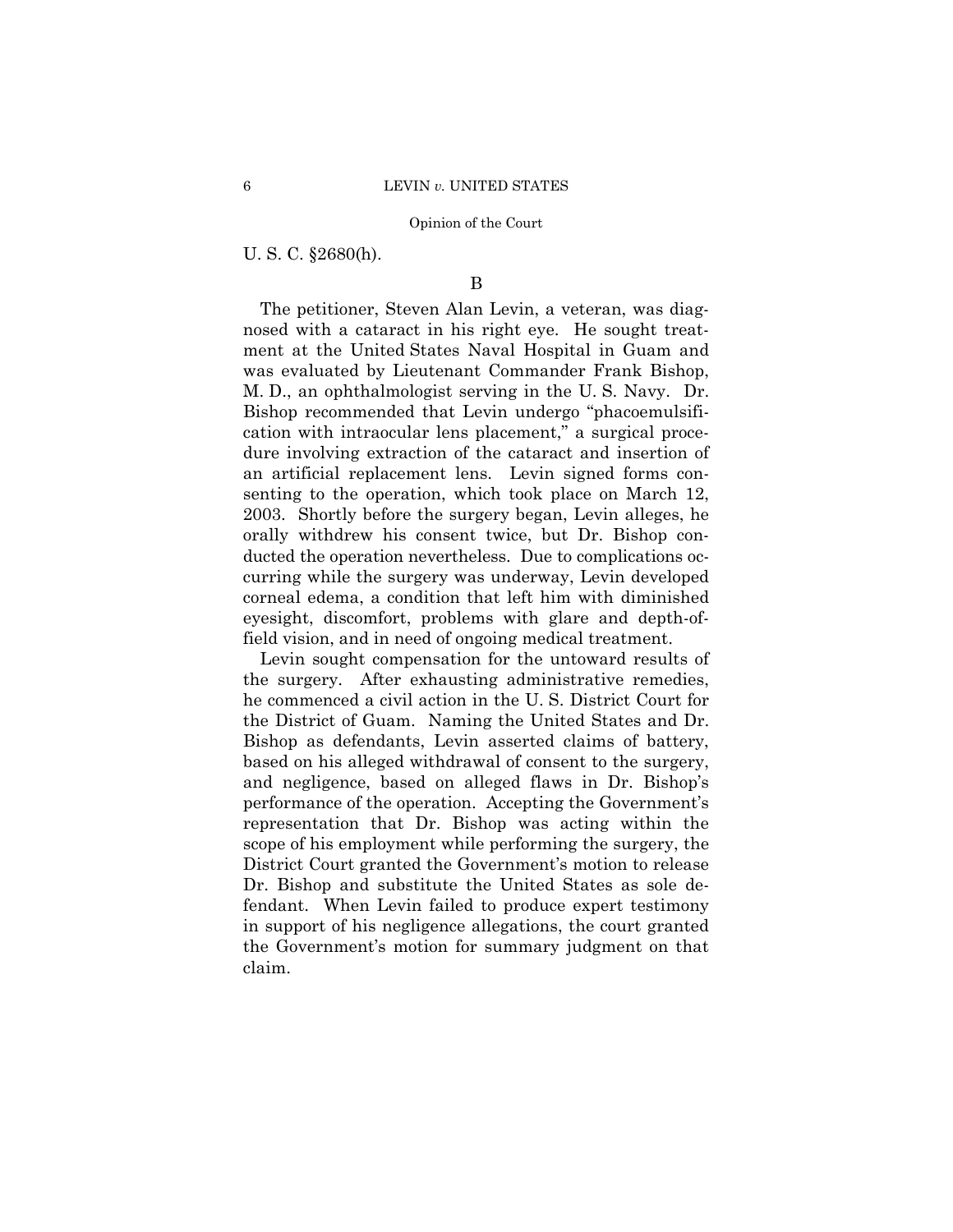Next, the Government moved to dismiss the battery claim. The District Court no longer had jurisdiction over Levin's case, the Government argued, because the FTCA's intentional tort exception, §2680(h), disallows suits against the United States for battery. Levin countered that the Gonzalez Act, in particular, §1089(e), renders the intentional tort exception inapplicable when a plaintiff alleges medical battery by an armed forces physician. The District Court rejected Levin's plea and granted the Government's motion to dismiss for lack of subject-matter jurisdiction. App. to Pet. for Cert. 14a–41a.

On appeal to the Ninth Circuit, Levin did not question the adverse judgment on his negligent performance claim, but he renewed the argument that the battery claim, based on his alleged withdrawal of consent, survived. That was so, he maintained, because §1089(e) negated §2680(h), the FTCA's intentional tort exception. The Court of Appeals thought Levin's construction of the Gonzalez Act "plausible," but "not the best reading of the statute." 663 F. 3d 1059, 1062 (2011). As perceived by the Ninth Circuit, §1089(e) had a limited office, serving only to buttress the immunity from personal liability granted military medical personnel in §1089(a). "[C]lever tort plaintiffs," the court conjectured, might argue in future cases that because the FTCA does not authorize battery claims against the United States, such claims may be asserted against military doctors notwithstanding §1089(a). *Ibid.* Section 1089(e) foreclosed that argument, but the provision did nothing more, the court concluded. Satisfied that §1089(e) served the dominant purpose of the Gonzalez Act—to immunize covered medical personnel against malpractice liability—and did not unequivocally waive the United States' sovereign immunity from battery claims, the Ninth Circuit affirmed the District Court's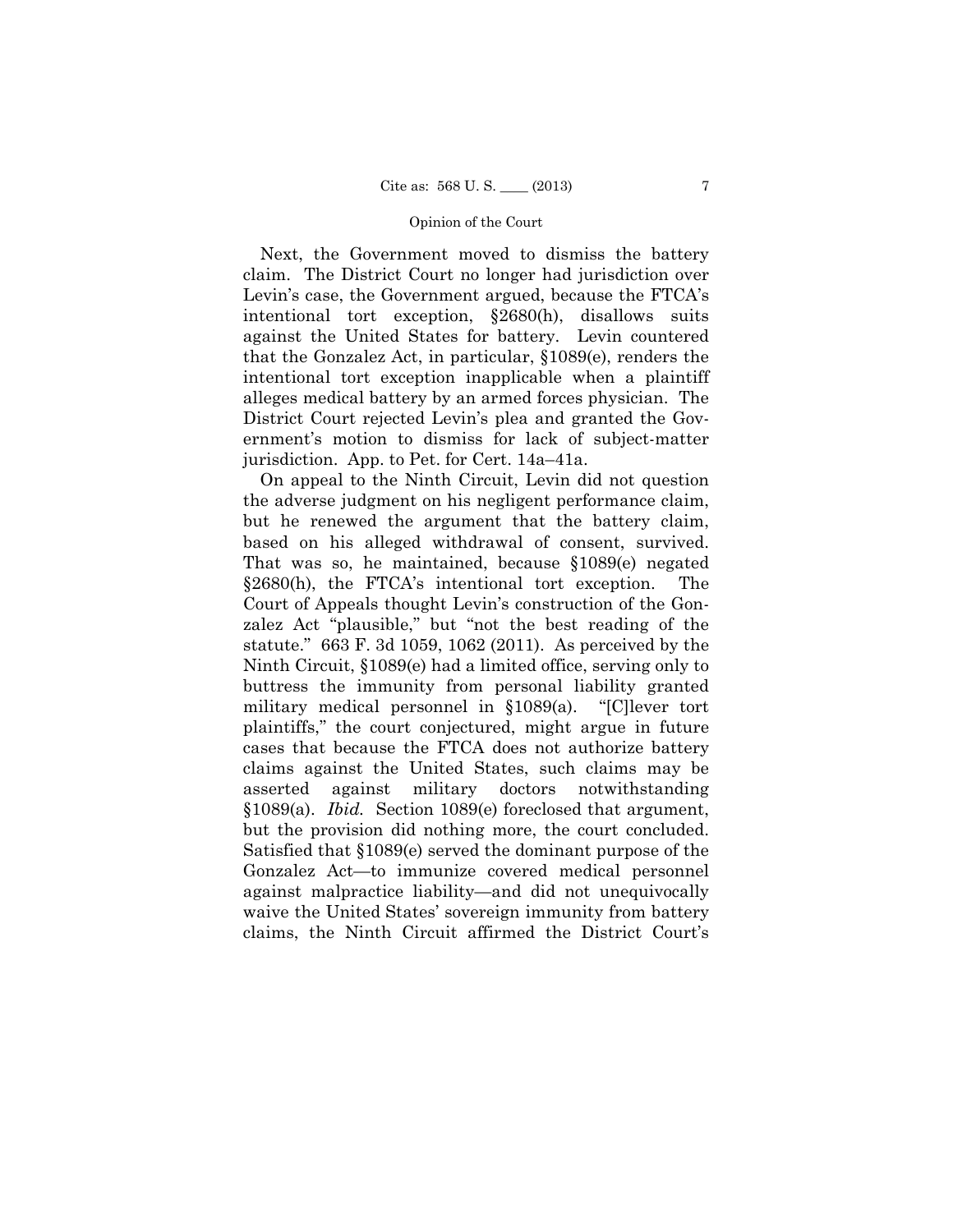disposition.4

——————

 *Lojuk* v. *Quandt*, 706 F. 2d 1456, 1463 (CA7 1983) (same). See also *Franklin* v. *United States*, 992 F. 2d 1492, 1501 We granted certiorari, 567 U.S.  $(2012)$ , recognizing that Courts of Appeals have divided on the question whether the controlling provision of the Gonzalez Act, §1089(e), authorizes battery claims against the United States when military doctors operate without the patient's consent. Compare 663 F. 3d, at 1063 (case below), with *Keir* v. *United States*, 853 F. 2d 398, 409–410 (CA6 1988) (§1089(e) waives sovereign immunity for battery suits alleging malpractice by military medical personnel); and (CA10 1993) (38 U. S. C. §7316(f), concerning Department of Veterans Affairs' medical personnel, includes an "essentially identical counterpart" to  $§1089(e)$ , which similarly "nullif[ies] §2680(h) and thereby expand[s] the injured party's remedy against the government under the  $FTCA$ ").<sup>5</sup>

# II

# A

We note at the outset that medical malpractice claims

<sup>4</sup> In accord with the Ninth Circuit, the Government maintains that sovereign immunity is never waived absent unequivocal congressional statement to that effect. See Brief for United States 14–15 (citing *FAA*  v. *Cooper*, 566 U. S. \_\_\_, \_\_\_ (2012) (slip op., at 5)); *United States* v. *Bormes*, 568 U. S. \_\_, \_\_ (2012) (slip op., at 4). Levin, on the other hand, urges that, in view of the FTCA's sweeping waiver of immunity, §1346(b)(1), exceptions to that waiver, contained in §2680, should not be accorded an unduly generous interpretation. See Brief for Court-Appointed *Amicus Curiae* in Support of Petitioner 40 (citing *Dolan* v. *Postal Service*, 546 U. S. 481, 492 (2006)). We need not settle this dispute. For the reasons stated, *infra* this page and 9–14, we conclude that  $$1089(e)$  meets the unequivocal waiver standard.<br><sup>5</sup>We appointed James A. Feldman to brief and argue the position of

the petitioner as *amicus curiae*. 568 U. S. \_\_\_ (2012). *Amicus* Feldman has ably discharged his assigned responsibilities and the Court thanks him for his well stated arguments.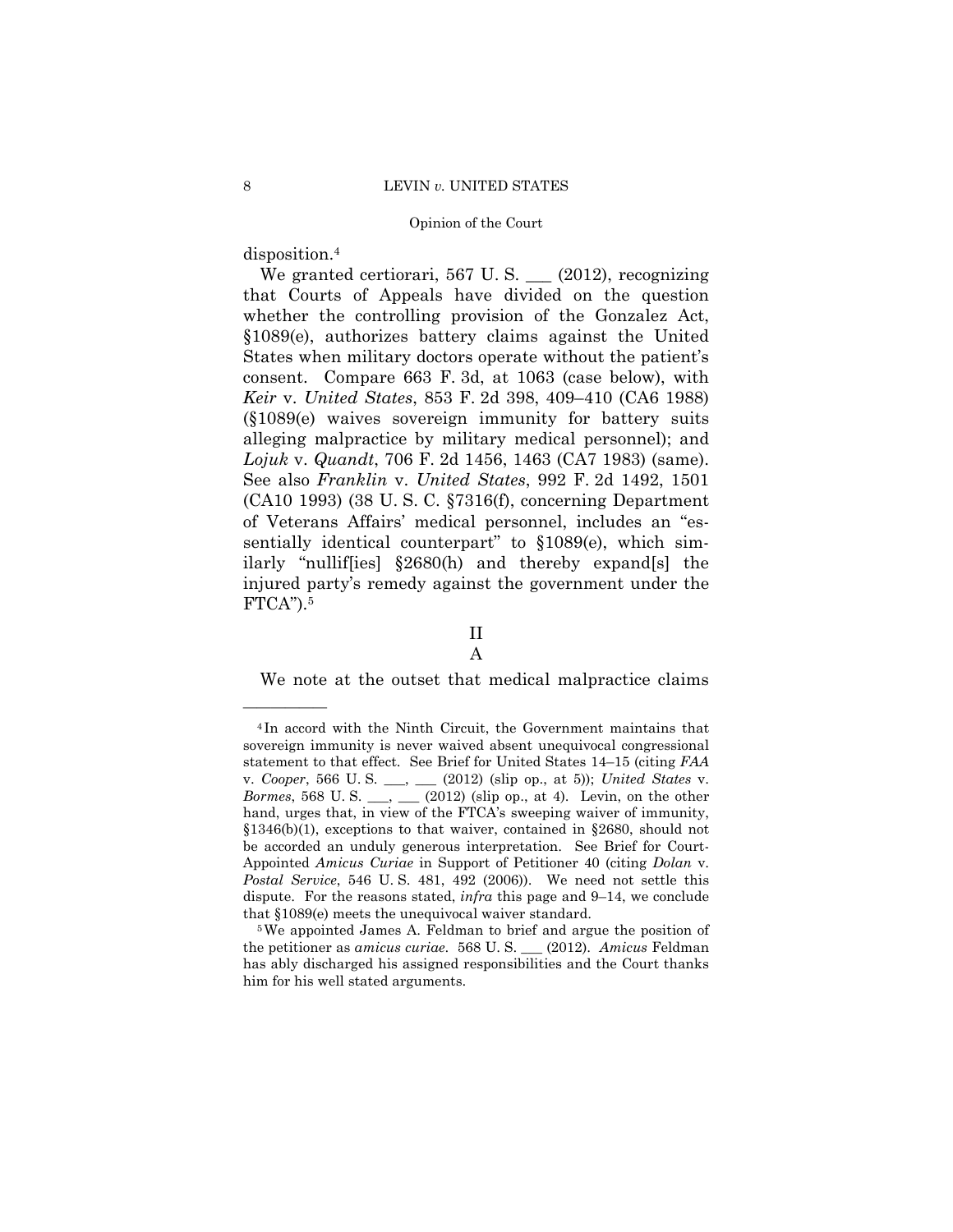may be based on negligence, in which case the FTCA's waiver of the Government's sovereign immunity is not in doubt. See 28 U. S. C. §1346(b)(1); *supra,* at 2. Or they may be based on alleged lack of consent, therefore qualifying as batteries. Whether the Government's immunity is waived for such claims depends on the meaning of 10 U. S. C. §1089(e). See *supra,* at 4.

In determining the meaning of a statute, "we look first to its language, giving the words used their ordinary meaning." *Moskal* v. *United States*, 498 U. S. 103, 108 (1990) (citation and internal quotation marks omitted). The provision of the Gonzalez Act at issue, §1089(e), has two components: an introductory clause and an operative clause. The introductory clause prefaces §1089(e) with "[f]or purposes of this section." The operative clause instructs that 28 U. S. C. §2680(h), the FTCA's intentional tort exception, "shall not apply to any cause of action arising out of . . . negligent or wrongful" conduct taken "in the performance of medical, dental or related health care functions." §1089(e).

We set out below the parties' dueling constructions of  $$1089(e)$ . Levin reads  $$1089(e)$  to negate  $$2680(h)$  for battery claims involving medical personnel of the armed forces and other specified agencies. He trains first on the operative clause of §1089(e), which contains this directive: The intentional tort exception to the FTCA "shall not apply" to claims alleging medical malpractice. But, he points out, if left unqualified, the operative clause would expose the United States to liability for medical malpractice committed by federal employees across all agencies. The introductory clause, Levin maintains, supplies the qualification: It confines the operative clause to claims covered by "this section," *i.e.*, claims alleging malpractice by personnel in the armed forces and the other agencies specified in the Gonzalez Act. Because Levin's claim concerning Dr. Bishop's alleged battery fits that category,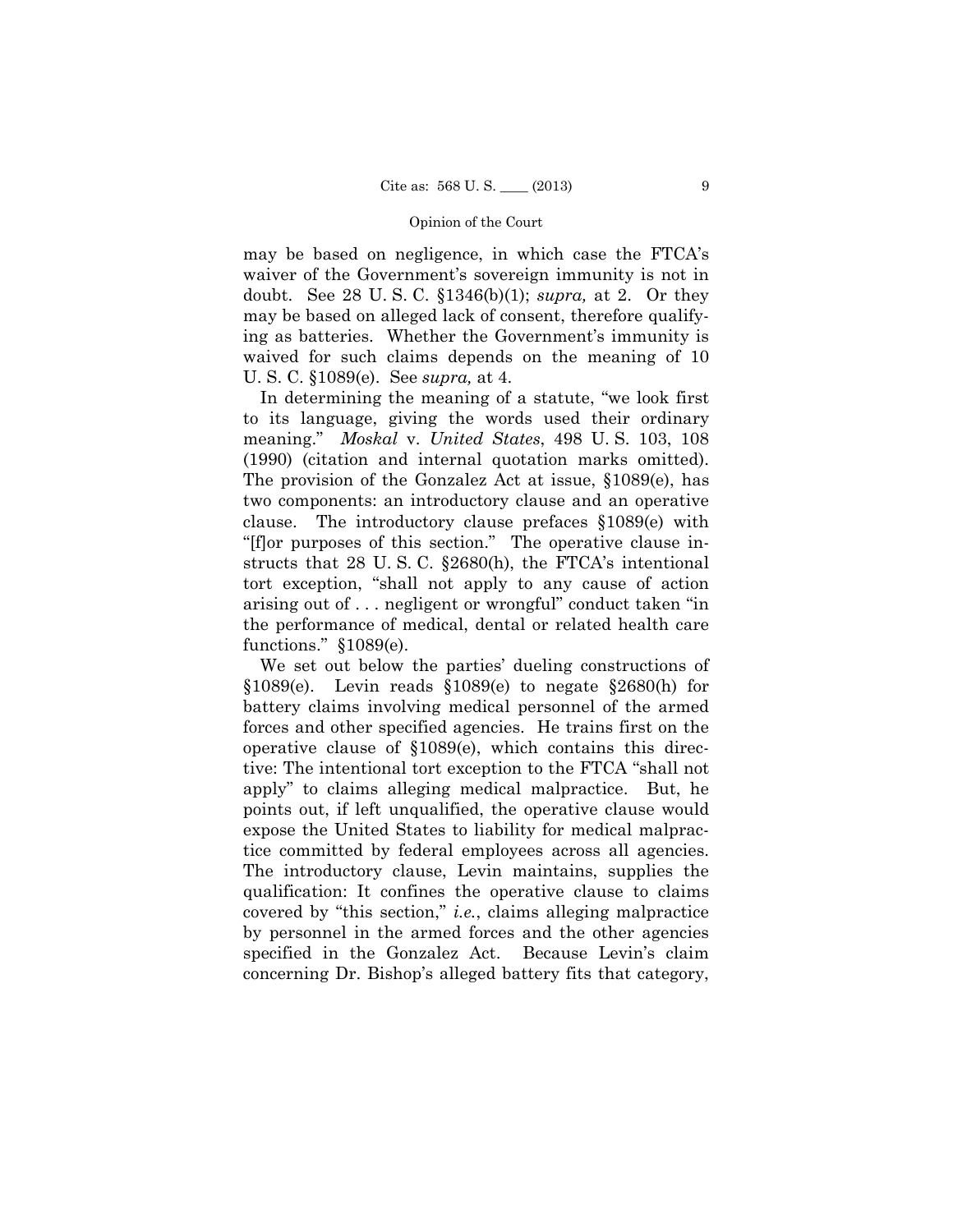#### 10 LEVIN *v.* UNITED STATES

#### Opinion of the Court

Levin concludes, he may sue to recover from the United States.

The Government, in contrast, reads §1089(e)'s introductory clause as instructing courts to pretend, "[f]or purposes of" the Gonzalez Act, that §2680(h) does not secure the Government against liability for intentional torts, including battery, even though §2680(h) does provide that shelter. Congress included this counterfactual instruction in the Gonzalez Act, the Government successfully argued in the Ninth Circuit, "to guard against the negative inference that, if no remedy against the United States were available for a medical battery claim, a remedy against an individual defendant must exist." Brief for United States 8. Warding off this mistaken inference, the Government asserts, §1089(e) eliminates any doubt that the military medical personnel covered by §1089(a) are personally immune from malpractice liability. Ensuring that immunity, the Government reminds us, was the very purpose of the Gonzalez Act.

 the agencies listed in the Gonzalez Act.6 The choice between these alternative readings of §1089(e) is not difficult to make. Section §1089(e)'s operative clause states, in no uncertain terms, that the intentional tort exception to the FTCA, §2680(h), "shall not apply," and §1089(e)'s introductory clause confines the abrogation of §2680(h) to medical personnel employed by

The Government invites us to read the phrase "section  $2680(h)$  ... shall not apply," to convey " $\S 2680(h)$  does apply," a reading most unnatural. Had Congress wanted to guard against any inference that individual employees may be liable, despite §1089(a)'s statement that the

<sup>6</sup>Corroborating this plain reading, the Senate Report on the Gonzalez Act explains that §1089(e) was enacted to "nullify a provision of the Federal Tort Claims Act which would otherwise exclude any action for assault and battery" from FTCA coverage. S. Rep. No. 94–1264, p. 9 (1976).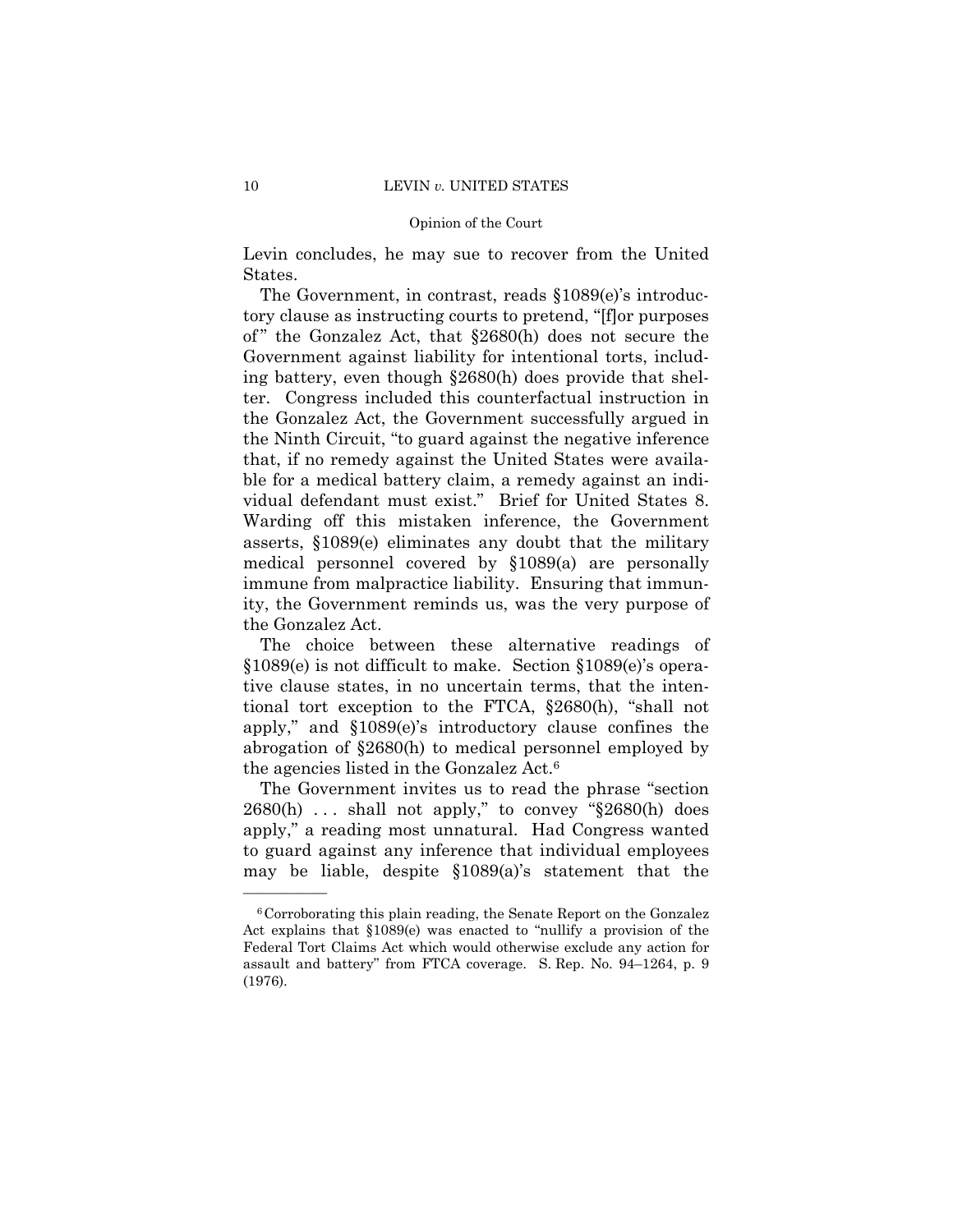remedy against the United States is exclusive, see *supra,* at 4, n. 3, Congress might have stated, "subsection (a) applies even when §2680(h) precludes recovery against the United States under the FTCA." Or, Congress might have provided that §2680(h) shall be "deemed" or "considered" inapplicable, a formulation commonly employed to direct courts to make counterfactual assumptions. See, *e.g.*, 7 U. S. C. §7283(b) ("For purposes of this section, raw cane sugar, refined beet sugar, and in-process sugar eligible for a loan . . . shall not be considered an agricultural commodity."); 15 U. S. C. §78*o*–11(e)(3)(B) (2006 ed., Supp. V) ("For purposes of this subsection, the Federal National Mortgage Association, the Federal Home Loan Mortgage Corporation, and the Federal home loan banks shall not be considered an agency of the United States."); 42 U. S. C. §416(b) ("For purposes of subparagraph (C) of section 402(b)(1) of this title, a divorced wife shall be deemed not to be married throughout the month in which she becomes divorced.").

We note, furthermore, that in 10 U. S. C. §1089(c), a subsection of the Gonzalez Act adjacent to §1089(e), Congress used the counterfactual formulation absent in §1089(e). Section 1089(c) provides that certain actions brought against military employees acting within the scope of their employment "shall be . . . deemed a tort action brought against the United States under the provisions of title 28." See *Barnhart* v. *Sigmon Coal Co.*, 534 U. S. 438, 452 (2002) ("[W]hen Congress includes particular language in one section of a statute but omits it in another section of the same Act, it is generally presumed that Congress acts intentionally and purposely in the disparate inclusion or exclusion." (internal quotation marks omitted)).

Were we to accept the Government's interpretation of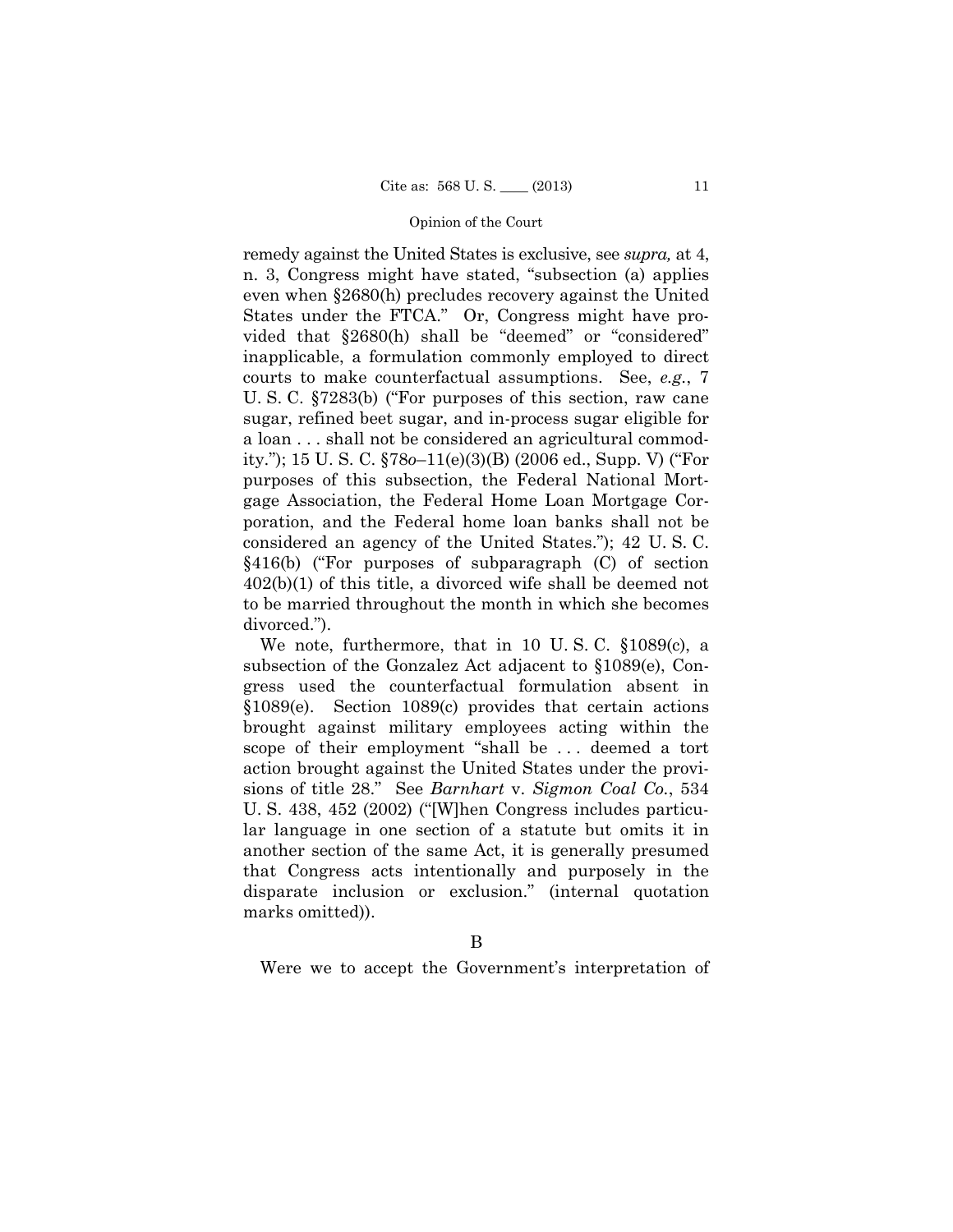§1089(e), the Liability Reform Act would displace much of the Gonzalez Act. To explain why this is so, we describe the situation before the Court in *United States* v. *Smith*, 499 U. S. 160. *Smith* presented the question whether persons injured abroad due to a military doctor's negligence may seek compensation in a U. S. court from the doctor who caused the injury. Because the FTCA excludes from the Government's waiver of immunity "[a]ny claim arising in a foreign country," 28 U. S. C. §2680(k), the plaintiffs in *Smith* had no remedy against the United States. They also lacked recourse to a suit in this country against the doctor, the Government urged, for the Liability Reform Act made "[t]he remedy against the United States" under the FTCA "exclusive of any other civil action."  $\S 2679(b)(1)$ . Were that the case, the plaintiffs responded, the Liability Reform Act would effectively repeal the Gonzalez Act. See Brief for Respondents in *Smith*, O. T. 1990, No. 89–1646, pp. 33–46. In particular, they observed, 10 U.S.C.  $$1089(f)(1)$  authorizes the head of an agency to indemnify military doctors "assigned to a foreign country" whose negligent conduct injures a patient. But the indemnification provision would have no work to do, the plaintiffs argued, if the Liability Reform Act foreclosed suit against the doctor.

Not so, the Government responded. The Gonzalez Act would continue to serve two important functions. First, §1089(f)(1) would authorize indemnification of individual military doctors sued abroad where foreign law, rather than the FTCA, might govern. Brief for United States in *Smith* 34 (citing *Powers* v. *Schultz*, 821 F. 2d 295, 297–298 (CA5 1987)). Second, the Gonzalez Act would allow an FTCA suit against the United States if the doctor's malpractice ranked as "intentional," *i.e.*, if he performed a procedure to which the plaintiff did not consent. See Brief for United States in *Smith* 32–34; Reply Brief in *Smith* 12 ("[T]he provision of the Gonzalez Act waiving sovereign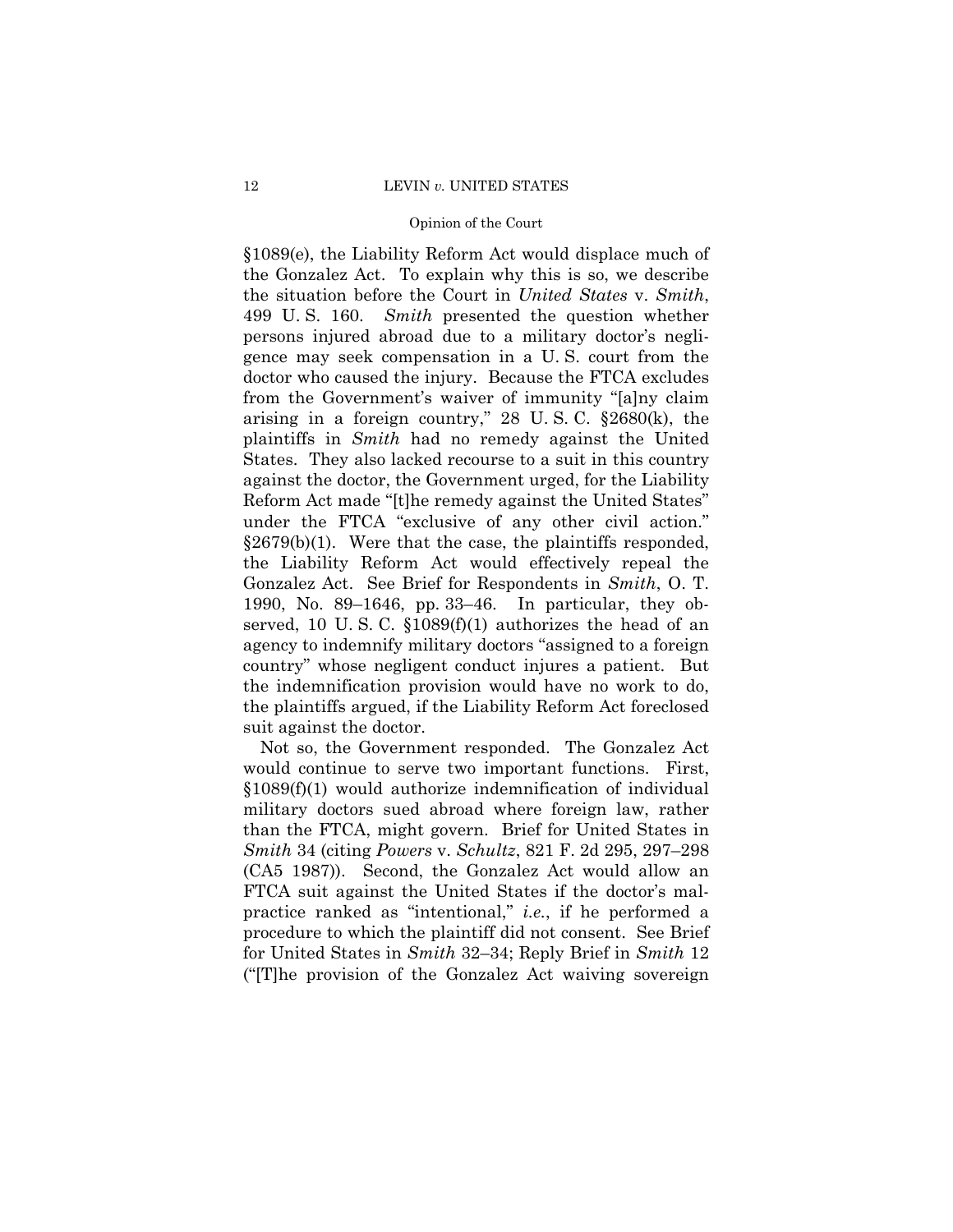immunity as to medical malpractice claims sounding in intentional tort, 10 U. S. C. §1089(e), will enable plaintiffs to pursue those claims against the United States."). Thus, the Government told this Court, "in view of the continued need for the provisions of the Gonzalez Act even after the enactment of the [Liability] Reform Act, leaving that statute on the books was an entirely sensible drafting decision." *Id*., at 13.

Adopting the Government's construction of the Liability Reform Act, we held in *Smith* that §2679(b)(1) grants all federal employees, including medical personnel, immunity for acts within the scope of their employment, even when an FTCA exception (such as  $\S 2680(k)$ ) left the plaintiff without a remedy against the United States. 499 U. S., at 166. Our decision in *Smith* was thus informed by the Government's position that the Gonzalez Act would remain "'an operative part of the integrated statutory scheme.'" Reply Brief in *Smith* 12 (quoting *United States* v. *Fausto*, 484 U. S. 439, 453 (1988)).

The Government now disavows the reading of §1089(e) it advanced in *Smith*. See Brief for United States 24, n. 8. Under its current reading, the Liability Reform Act does indeed override the Gonzalez Act save in two slim applications: If a military doctor employed by the United States is sued in a foreign court, or is detailed to a non-federal institution, indemnification of the doctor under  $$1089(f)(1)$ would remain possible. See *id.*, at 26. Under Levin's reading of §1089(e), the Gonzalez Act does just what the Government said that legislation did in briefing *Smith*: It renders §2680(h) inapplicable to medical batteries committed by military personnel within the scope of their employment, thereby permitting civil actions against the United States by persons situated as Levin is.

Endeavoring to inject ambiguity into §1089(e) notwith-

 $\Gamma$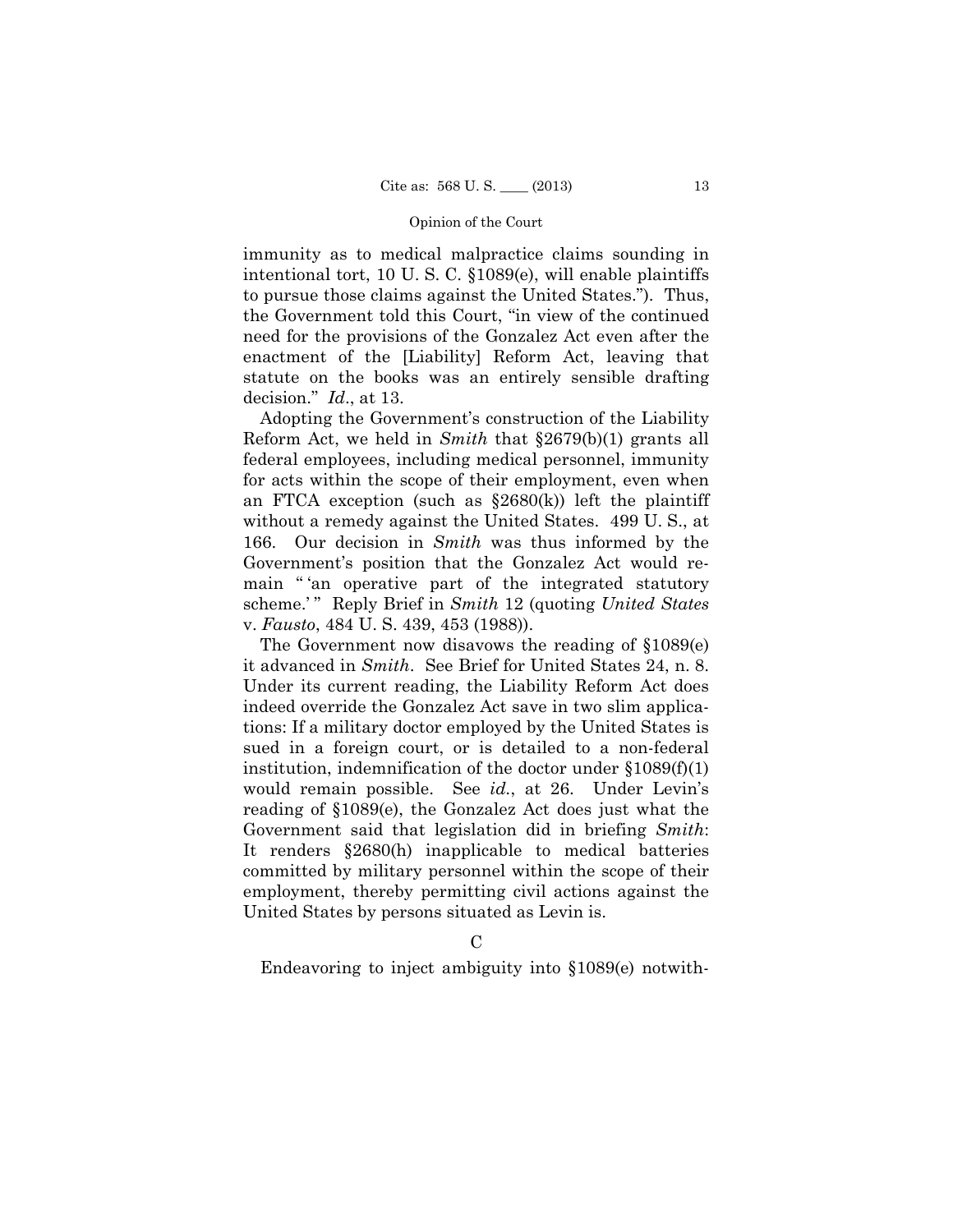standing its direction that "section 2680(h) . . . shall not apply," the Government refers to 38 U. S. C. §7316, a parallel statute that confers immunity on medical personnel of the Department of Veterans Affairs (VA). As enacted in 1965, §7316's statutory predecessor had no provision akin to §1089(e). See 79 Stat. 1156, 38 U. S. C. §4116 (1970 ed.). Congress added such a provision in 1988, but it was not a carbon copy of  $$1089(e)$ . In particular, the new provision did not include the words that preface §1089(e). It reads: "The exception provided in section 2680(h) of title 28 shall not apply to any claim arising out of a negligent or wrongful act or omission of any person described in subsection (a) of this section in furnishing medical care or treatment." 38 U. S. C. §7316(f). This phrasing, which refers to "any person described in [§7316(a)]"—*i.e.*, any "health care employee of the" VA—does indeed express Congress' intent to abrogate §2680(h), the Government acknowledges. But §7316(f) does so, the Government adds, with the unmistakable clarity the Gonzalez Act lacks.

We see nothing dispositively different about the wording of the two provisions.7 Neither did the Government earlier on. In the District Court, the Government argued that §1089(e) and §7316(f) are functionally indistinguishable. See Record 366 ("§1089(e) has language that is identical to  $\ldots$  §7316(f)"); *id.*, at 435 ("originally [Levin] talked about the doctor being under the VA; in fact, the doctor is a Navy doctor, but the statute is exactly the same"); *id.*, at 447–448 (Dr. Bishop was "[n]ot an employee of the VA $[$ ,  $] \ldots$  [but] it's an academic argument because the exact same language [appears in] §1089(e)"). We agree with the Government's earlier view, and not with the freshly minted revision.

<sup>7</sup>See S. Rep. No. 100–215, p. 171 (1987) (§7316(f) was "patterned after" §1089(e)).